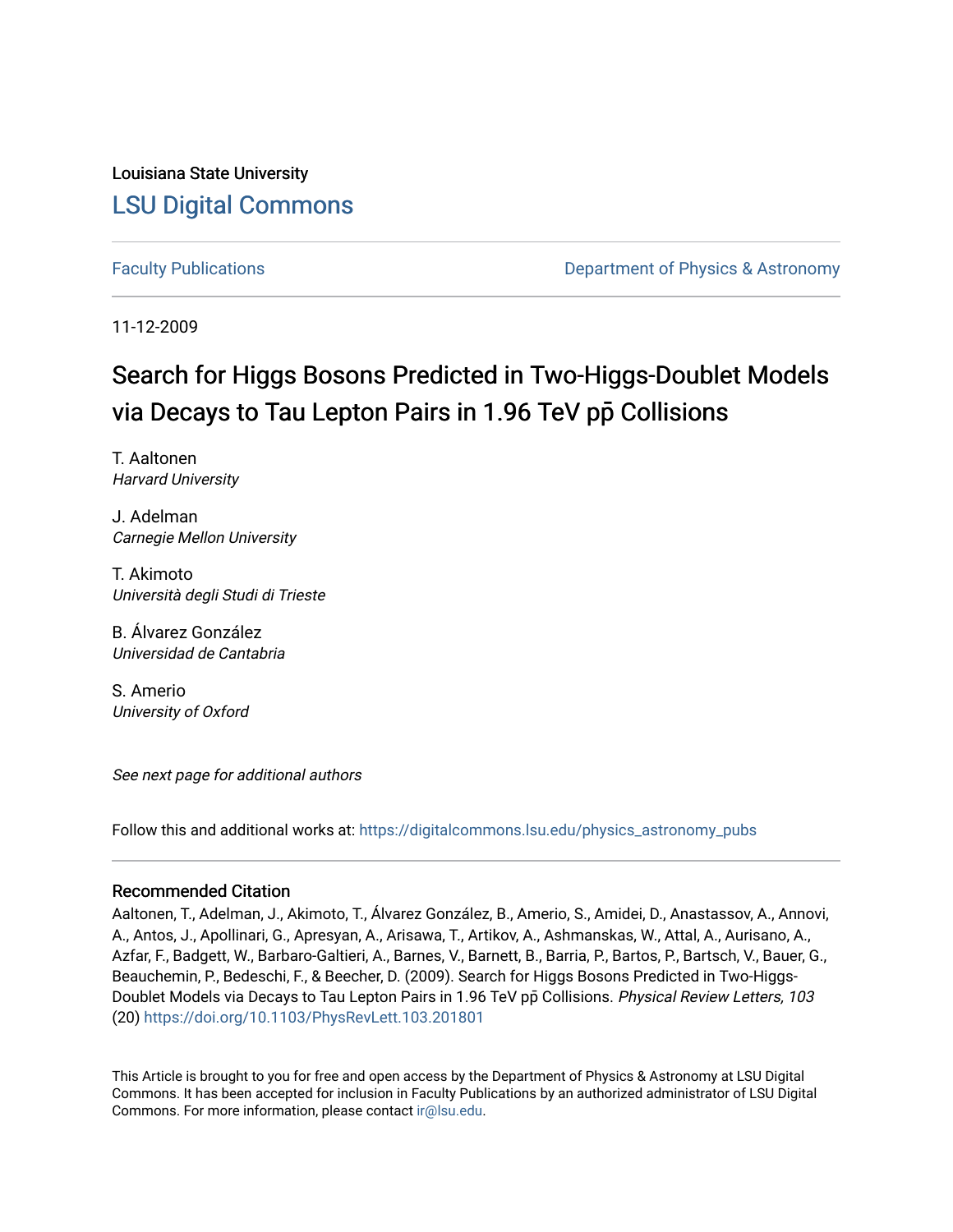## Authors

T. Aaltonen, J. Adelman, T. Akimoto, B. Álvarez González, S. Amerio, D. Amidei, A. Anastassov, A. Annovi, J. Antos, G. Apollinari, A. Apresyan, T. Arisawa, A. Artikov, W. Ashmanskas, A. Attal, A. Aurisano, F. Azfar, W. Badgett, A. Barbaro-Galtieri, V. E. Barnes, B. A. Barnett, P. Barria, P. Bartos, V. Bartsch, G. Bauer, P. H. Beauchemin, F. Bedeschi, and D. Beecher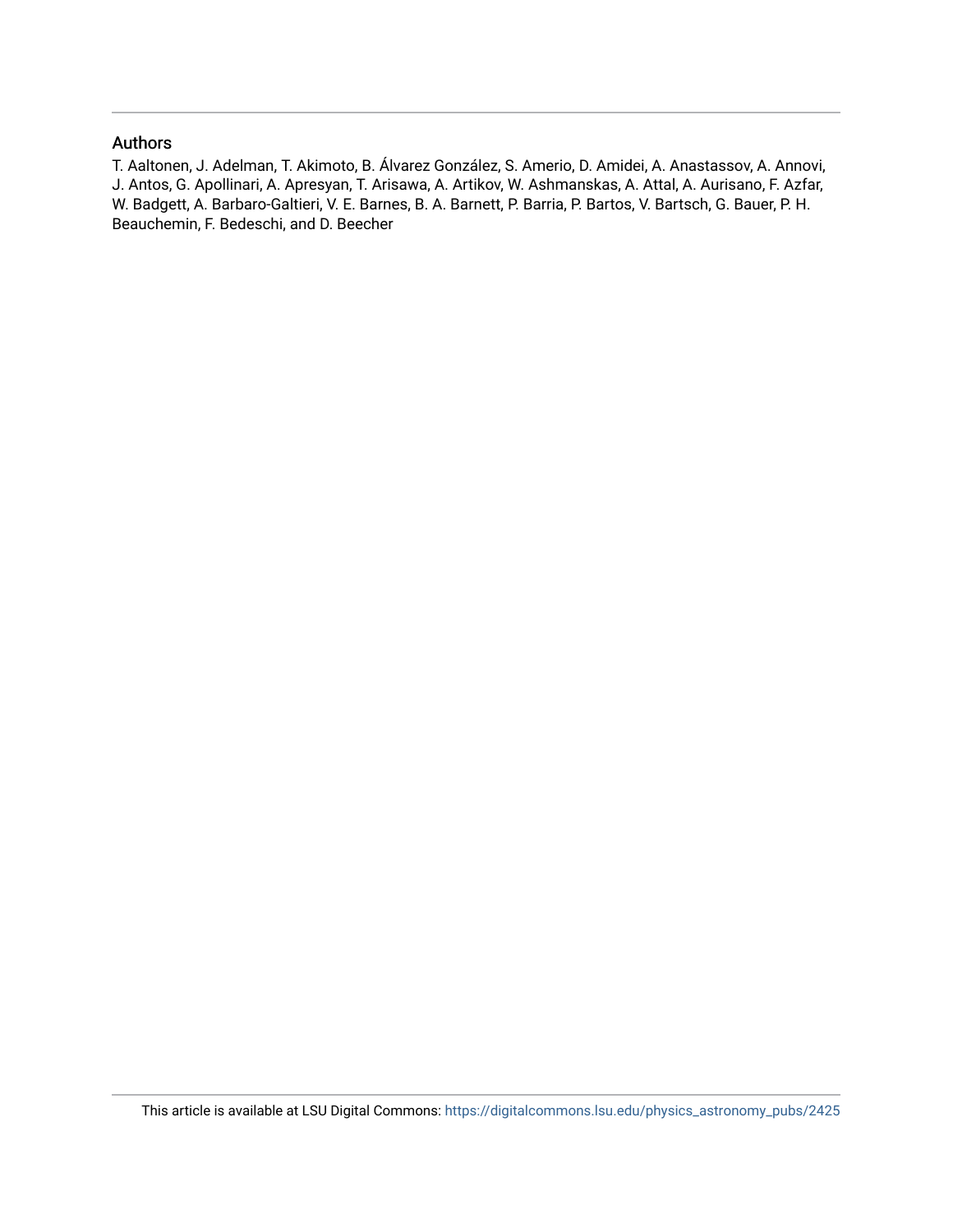## Search for Higgs Bosons Predicted in Two-Higgs-Doublet Models via Decays to Tau Lepton Pairs in 1.96 TeV  $p\bar{p}$  Collisions

<span id="page-2-12"></span><span id="page-2-11"></span><span id="page-2-10"></span><span id="page-2-9"></span><span id="page-2-8"></span><span id="page-2-7"></span><span id="page-2-6"></span><span id="page-2-5"></span><span id="page-2-4"></span><span id="page-2-3"></span><span id="page-2-2"></span><span id="page-2-1"></span><span id="page-2-0"></span>T. Aaltonen,<s[u](#page-8-0)p>24</sup> J. Adelman,<sup>14</sup> T. Akimoto,<sup>56</sup> B. Álvarez González,<sup>12,u</sup> S. Amerio,<sup>44b,44a</sup> D. Amidei,<sup>35</sup> A. Anastassov,<sup>39</sup> A. Annovi,<sup>20</sup> J. Antos,<sup>15</sup> G. Apollinari,<sup>18</sup> A. Apresyan,<sup>49</sup> T. Arisawa,<sup>58</sup> A. Artikov,<sup>16</sup> W. Ashmanskas,<sup>18</sup> A. Attal,<sup>4</sup> A. Aurisano,<sup>54</sup> F. Azfar,<sup>43</sup> W. Badgett,<sup>18</sup> A. Barbaro-Galtieri,<sup>29</sup> V. E. Barnes,<sup>49</sup> B. A. Barnett,<sup>26</sup> P. Barria,<sup>47c,47a</sup> P. Bartos,<sup>15</sup> V. Bartsch,<sup>31</sup> G. Bauer,<sup>33</sup> P.-H. Beauchemin,<sup>34</sup> F. Bedeschi,<sup>47a</sup> D. Beecher,<sup>31</sup> S. Behari,<sup>26</sup> G. Bellettini,<sup>47b,47a</sup> J. Bellinger,<sup>60</sup> D. Benjamin,<sup>17</sup> A. Beretvas,<sup>18</sup> J. Beringer,<sup>29</sup> A. Bhatti,<sup>51</sup> M. Binkley,<sup>18</sup> D. Bisello,<sup>44b,44a</sup> I. Bizjak,<sup>31[,z](#page-8-1)</sup> R. E. Blair,<sup>2</sup> C. Blocker,<sup>7</sup> B. Blumenfeld,<sup>26</sup> A. Bocci,<sup>17</sup> A. Bodek,<sup>50</sup> V. Boisvert,<sup>50</sup> G. Bolla,<sup>49</sup> D. Bortoletto,<sup>49</sup> J. Boudreau,<sup>48</sup> A. Boveia,<sup>11</sup> B. Brau,<sup>11,[b](#page-8-2)</sup> A. Bridgeman,<sup>25</sup> L. Brigliadori,<sup>6b,6a</sup> C. Bromberg,<sup>36</sup> E. Brubaker,<sup>14</sup> J. Budagov,<sup>16</sup> H. S. Budd,<sup>50</sup> S. Budd,<sup>25</sup> S. Burke,<sup>18</sup> K. Burkett,<sup>18</sup> G. Busetto,<sup>44b,44a</sup> P. Bussey,<sup>22</sup> A. Buzatu,<sup>34</sup> K. L. Byrum,<sup>2</sup> S. Cabrera,<sup>17,[w](#page-8-3)</sup> C. Calancha,<sup>32</sup> M. Campanelli,<sup>36</sup> M. Campbell,<sup>35</sup> F. Canelli,<sup>14,18</sup> A. Canepa,<sup>46</sup> B. Carls,<sup>25</sup> D. Carlsmith,<sup>60</sup> R. Carosi,<sup>47a</sup> S. Carrillo,<sup>19[,o](#page-8-4)</sup> S. Carron,<sup>34</sup> B. Casal,<sup>12</sup> M. Casarsa,<sup>18</sup> A. Castro,<sup>6b,6a</sup> P. Catastini,<sup>47c,47a</sup> D. Cauz,<sup>55b,55a</sup> V. Cavaliere,<sup>47c,47a</sup> M. Cavalli-Sforza,<sup>4</sup> A. Cerri,<sup>29</sup> L. Cerrito,<sup>31[,q](#page-8-5)</sup> S. H. Chang,<sup>62</sup> Y. C. Chen,<sup>1</sup> M. Chertok,<sup>8</sup> G. Chiarelli,<sup>47a</sup> G. Chlachidze,<sup>18</sup> F. Chlebana, <su[p](#page-8-6)>18</sup> K. Cho, <sup>62</sup> D. Chokheli, <sup>16</sup> J. P. Chou, <sup>23</sup> G. Choudalakis, <sup>33</sup> S. H. Chuang, <sup>53</sup> K. Chung, <sup>18,p</sup> W. H. Chung, <sup>60</sup> Y. S. Chung,<sup>50</sup> T. Chwalek,<sup>27</sup> C. I. Ciobanu,<sup>45</sup> M. A. Ciocci,<sup>47c,47a</sup> A. Clark,<sup>21</sup> D. Clark,<sup>7</sup> G. Compostella,<sup>44a</sup> M. E. Convery, <sup>18</sup> J. Conway, <sup>8</sup> M. Cordelli, <sup>20</sup> G. Cortiana, <sup>44b, 44a</sup> C. A. Cox, <sup>8</sup> D. J. Cox, <sup>8</sup> F. Crescioli, <sup>47b, 47a</sup> C. Cuenca Almenar,<sup>8[,w](#page-8-3)</sup> J. Cuevas,<sup>12[,u](#page-8-0)</sup> R. Culbertson,<sup>18</sup> J. C. Cully,<sup>35</sup> D. Dagenhart,<sup>18</sup> M. Datta,<sup>18</sup> T. Davies,<sup>22</sup> P. de Barbaro,<sup>50</sup> S. De Cecco,<sup>52a</sup> A. Deisher,<sup>29</sup> G. De Lorenzo,<sup>4</sup> M. Dell'Orso,<sup>47b,47a</sup> C. Deluca,<sup>4</sup> L. Demortier,<sup>51</sup> J. Deng,<sup>17</sup> M. Deninno,<sup>6a</sup> P. F. Derwent,<sup>18</sup> A. Di Canto,<sup>47b,47a</sup> G. P. di Giovanni,<sup>45</sup> C. Dionisi,<sup>52b,52a</sup> B. Di Ruzza,<sup>55b,55a</sup> J. R. Dittmann,<sup>5</sup> M. D'Onofrio,<sup>4</sup> S. Donati,<sup>47b,47a</sup> P. Dong,<sup>9</sup> J. Donini,<sup>44a</sup> T. Dorigo,<sup>44a</sup> S. Dube,<sup>53</sup> J. Efron,<sup>40</sup> A. Elagin,<sup>54</sup> R. Erbacher,  $8$  D. Errede,  $25$  S. Errede,  $25$  R. Eusebi,  $^{18}$  H. C. Fang,  $^{29}$  S. Farrington,  $^{43}$  W. T. Fedorko,  $^{14}$  R. G. Feild,  $^{61}$ M. Feindt,<sup>27</sup> J. P. Fernandez,<sup>32</sup> C. Ferrazza,<sup>47d,47a</sup> R. Field,<sup>19</sup> G. Flanagan,<sup>49</sup> R. Forrest,<sup>8</sup> M. J. Frank,<sup>5</sup> M. Franklin,<sup>23</sup> J. C. Freeman, <sup>18</sup> I. Furic, <sup>19</sup> M. Gallinaro, <sup>52a</sup> J. Galyardt, <sup>13</sup> F. Garberson, <sup>11</sup> J. E. Garcia, <sup>21</sup> A. F. Garfinkel, <sup>49</sup> P. Garosi, <sup>47c, 47a</sup> K. Genser,<sup>18</sup> H. Gerberich,<sup>25</sup> D. Gerdes,<sup>35</sup> A. Gessler,<sup>27</sup> S. Giagu,<sup>52b,52a</sup> V. Giakoumopoulou,<sup>3</sup> P. Giannetti,<sup>47a</sup> K. Gibson,<sup>48</sup> J. L. Gimmell,<sup>50</sup> C. M. Ginsburg,<sup>18</sup> N. Giokaris,<sup>3</sup> M. Giordani,<sup>55b,55a</sup> P. Giromini,<sup>20</sup> M. Giunta,<sup>47a</sup> G. Giurgiu,<sup>26</sup> V. Glagolev,<sup>16</sup> D. Glenzinski,<sup>18</sup> M. Gold,<sup>38</sup> N. Goldschmidt,<sup>19</sup> A. Golossanov,<sup>18</sup> G. Gomez,<sup>12</sup> G. Gomez-Ceballos,<sup>33</sup> M. Goncharov,<sup>33</sup> O. González,<sup>32</sup> I. Gorelov,<sup>38</sup> A. T. Goshaw,<sup>17</sup> K. Goulianos,<sup>51</sup> A. Gresele,<sup>44b,44a</sup> S. Grinstein,<sup>23</sup> C. Grosso-Pilcher, <sup>14</sup> R. C. Group, <sup>18</sup> U. Grundler, <sup>25</sup> J. Guimaraes da Costa, <sup>23</sup> Z. Gunay-Unalan, <sup>36</sup> C. Haber, <sup>29</sup> K. Hahn, <sup>33</sup> S. R. Hahn,<sup>18</sup> E. Halkiadakis,<sup>53</sup> B.-Y. Han,<sup>50</sup> J. Y. Han,<sup>50</sup> F. Happacher,<sup>20</sup> K. Hara,<sup>56</sup> D. Hare,<sup>53</sup> M. Hare,<sup>57</sup> S. Harper,<sup>43</sup> R. F. Harr,<sup>59</sup> R. M. Harris,<sup>18</sup> M. Hartz,<sup>48</sup> K. Hatakeyama,<sup>51</sup> C. Hays,<sup>43</sup> M. Heck,<sup>27</sup> A. Heijboer,<sup>46</sup> J. Heinrich,<sup>46</sup> C. Henderson,<sup>33</sup> M. Herndon,<sup>60</sup> J. Heuser,<sup>27</sup> S. Hewamanage,<sup>5</sup> D. Hidas,<sup>17</sup> C. S. Hill,<sup>11[,d](#page-8-7)</sup> D. Hirschbuehl,<sup>27</sup> A. Hocker,<sup>18</sup> S. Hou,<sup>1</sup> M. Houlden,<sup>30</sup> S.-C. Hsu,<sup>29</sup> B. T. Huffman,<sup>43</sup> R. E. Hughes,<sup>40</sup> U. Husemann,<sup>61</sup> M. Hussein,<sup>36</sup> J. Huston,<sup>36</sup> J. Incandela,<sup>11</sup> G. Introzzi,<sup>47a</sup> M. Iori,<sup>52b,52a</sup> A. Ivanov,<sup>8</sup> E. James,<sup>18</sup> D. Jang,<sup>13</sup> B. Jayatilaka,<sup>17</sup> E. J. Jeon,<sup>62</sup> M. K. Jha,<sup>6a</sup> S. Jindariani,<sup>18</sup> W. Johnson,<sup>8</sup> M. Jones,<sup>49</sup> K. K. Joo,<sup>62</sup> S. Y. Jun,<sup>13</sup> J. E. Jung,<sup>62</sup> T. R. Junk,<sup>18</sup> T. Kamon,<sup>54</sup> D. Kar,<sup>19</sup> P. E. Karchi[n](#page-8-8),<sup>59</sup> Y. Kato,<sup>42,n</sup> R. Kephart,<sup>18</sup> W. Ketchum,<sup>14</sup> J. Keung,<sup>46</sup> V. Khotilovich,<sup>54</sup> B. Kilminster,<sup>18</sup> D. H. Kim,<sup>62</sup> H. S. Kim,<sup>62</sup> H. W. Kim,<sup>62</sup> J. E. Kim,<sup>62</sup> M. J. Kim,<sup>20</sup> S. B. Kim,<sup>62</sup> S. H. Kim,<sup>56</sup> Y. K. Kim,<sup>14</sup> N. Kimura,<sup>56</sup> L. Kirsch,<sup>7</sup> S. Klimenko,<sup>19</sup> B. Knuteson,<sup>33</sup> B. R. Ko,<sup>17</sup> K. Kondo,<sup>58</sup> D. J. Kong,<sup>62</sup> J. Konigsberg,<sup>19</sup> A. Korytov,<sup>19</sup> A. V. Kotwal,<sup>17</sup> M. Kreps,<sup>27</sup> J. Kroll,<sup>46</sup> D. Krop,<sup>14</sup> N. Krumnack,<sup>5</sup> M. Kruse,<sup>17</sup> V. Krutelyov,<sup>11</sup> T. Kubo,<sup>56</sup> T. Kuhr,<sup>27</sup> N. P. Kulkarni,<sup>59</sup> M. Kura[t](#page-8-9)a,<sup>56</sup> S. Kwang,<sup>14</sup> A. T. Laasanen,<sup>49</sup> S. Lami,<sup>47a</sup> S. Lammel,<sup>18</sup> M. Lancaster,<sup>31</sup> R. L. Lander,<sup>8</sup> K. Lannon,<sup>40,t</sup> A. Lath,<sup>53</sup> G. Latino,<sup>47c,47a</sup> I. Lazzizzera,<sup>44b,44a</sup> T. LeCompte,<sup>2</sup> E. Lee,<sup>54</sup> H. S. Lee,<sup>14</sup> S. W. Lee,<sup>54,[v](#page-8-10)</sup> S. Leone,<sup>47a</sup> J. D. Lewis,<sup>18</sup> C.-S. Lin,<sup>29</sup> J. Linacre,<sup>43</sup> M. Lindgren,<sup>18</sup> E. Lipeles,<sup>46</sup> A. Lister,<sup>8</sup> D. O. Litvintsev,<sup>18</sup> C. Liu,<sup>48</sup> T. Liu,<sup>18</sup> N. S. Lockyer,<sup>46</sup> A. Loginov,<sup>61</sup> M. Loreti,<sup>44b,44a</sup> L. Lovas,<sup>15</sup> D. Lucchesi,<sup>44b,44a</sup> C. Luci,<sup>52b,52a</sup> J. Lueck,<sup>27</sup> P. Lujan,<sup>29</sup> P. Lukens,<sup>18</sup> G. Lungu,<sup>51</sup> L. Lyons,<sup>43</sup> J. Lys,<sup>29</sup> R. Lysak,<sup>15</sup> D. MacQueen,<sup>34</sup> R. Madrak,<sup>18</sup> K. Maeshima,<sup>18</sup> K. Makhoul,<sup>33</sup> T. Maki,<sup>24</sup> P. Maksimovic,<sup>26</sup> S. Malde,<sup>43</sup> S. Malik,<sup>31</sup> G. Manca,<sup>30,[f](#page-8-11)</sup> A. Manousakis-Katsikakis,<sup>3</sup> F. Margaroli,<sup>49</sup> C. Marino,<sup>27</sup> C. P. Marino,<sup>25</sup> A. Martin,<sup>61</sup> V. Martin,<sup>22,1</sup> M. Martínez,<sup>4</sup> R. Martínez-Ballarín,<sup>32</sup> T. Maruyama,<sup>56</sup> P. Mastrandrea,<sup>52a</sup> T. Masubuchi,<sup>56</sup> M. Mathis,<sup>26</sup> M. E. Mattson,<sup>59</sup> P. Mazzanti,<sup>6a</sup> K. S. McFarland,<sup>50</sup> P. McIntyre,<sup>54</sup> R. McNulty,<sup>30[,k](#page-8-13)</sup> A. Mehta,<sup>30</sup> P. Mehtala,<sup>24</sup> A. Menzione,<sup>47a</sup> P. Merkel,<sup>49</sup> C. Mesropian,<sup>51</sup> T. Miao,<sup>18</sup> N. Miladinovic,<sup>7</sup> R. Miller,<sup>36</sup> C. Mills,<sup>23</sup> M. Milnik,<sup>27</sup> A. Mitra,<sup>1</sup> G. Mitselmakher,<sup>19</sup> H. Miyake,<sup>56</sup> N. Moggi,<sup>6a</sup> M. N. Mondragon,<sup>18,0</sup> C. S. Moon,<sup>62</sup> R. Moore,<sup>18</sup> M. J. Morello,<sup>47a</sup> J. Morlock,<sup>27</sup> P. Movilla Fernandez,<sup>18</sup> J. Mülmenstädt,<sup>29</sup> A. Mukherjee,<sup>18</sup>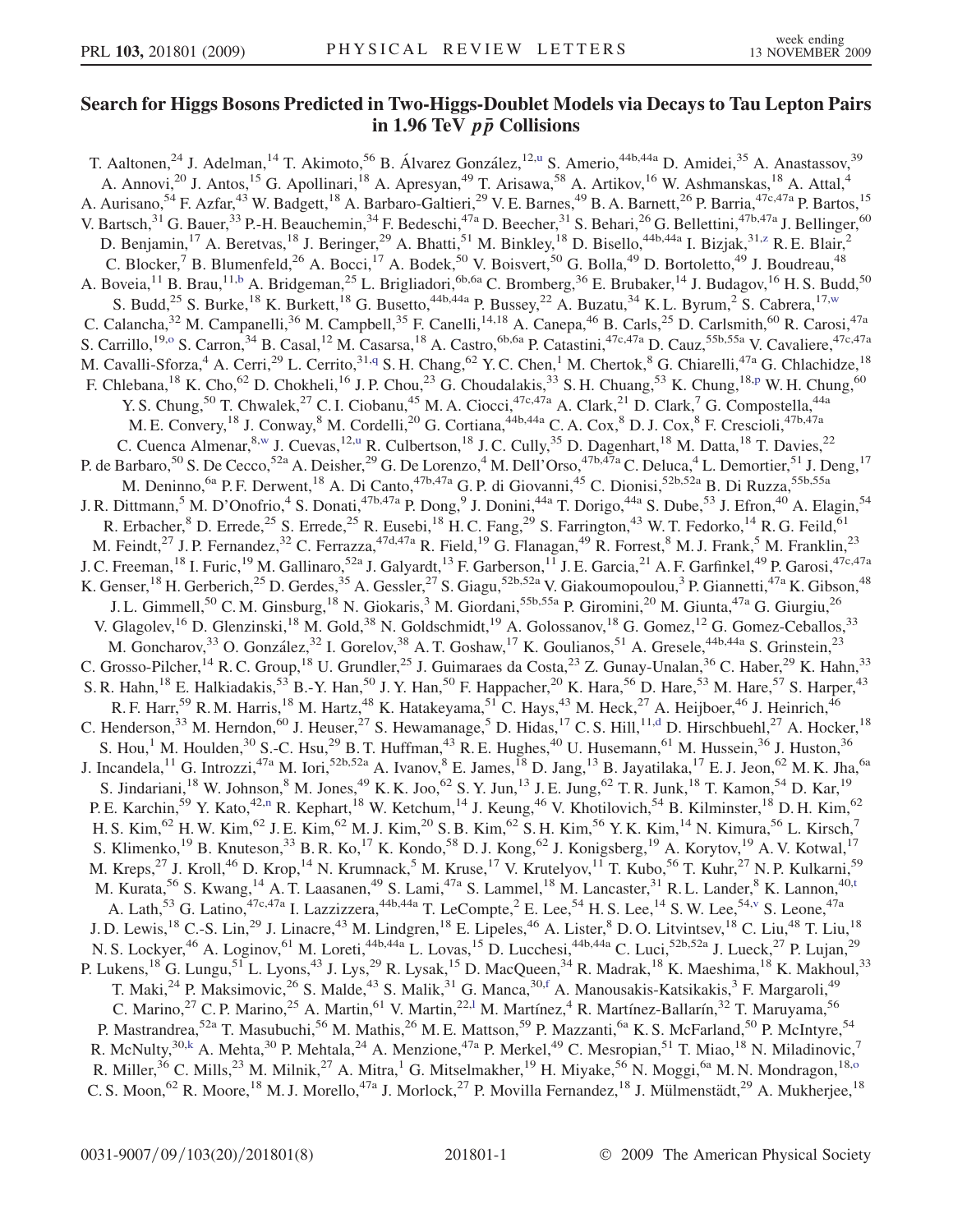<span id="page-3-9"></span><span id="page-3-8"></span><span id="page-3-6"></span><span id="page-3-4"></span><span id="page-3-0"></span>Th. Muller,<su[p](#page-8-6)>27</sup> R. Mumford,<sup>26</sup> P. Murat,<sup>18</sup> M. Mussini,<sup>6b,6a</sup> J. Nachtman,<sup>18,p</sup> Y. Nagai,<sup>56</sup> A. Nagano,<sup>56</sup> J. Naganoma,<sup>56</sup> K. Nakamura,<sup>56</sup> I. Nakano,<sup>41</sup> A. Napier,<sup>57</sup> V. Necula,<sup>17</sup> J. Nett,<sup>60</sup> C. Neu,<sup>46[,x](#page-8-14)</sup> M. S. Neubauer,<sup>25</sup> S. Neubauer,<sup>27</sup> J. Nielsen,<sup>29,[h](#page-8-15)</sup> L. Nodulman,<sup>2</sup> M. Norman,<sup>10</sup> O. Norniella,<sup>25</sup> E. Nurse,<sup>31</sup> L. Oakes,<sup>43</sup> S. H. Oh,<sup>17</sup> Y. D. Oh,<sup>62</sup> I. Oksuzian,<sup>19</sup> T. Okusawa,<sup>42</sup> R. Orava,<sup>24</sup> K. Osterberg,<sup>24</sup> S. Pagan Griso,<sup>44b,44a</sup> C. Pagliarone,<sup>55a</sup> E. Palencia,<sup>18</sup> V. Papadimitriou,<sup>18</sup> A. Papaikonomou,<sup>27</sup> A. A. Paramonov,<sup>14</sup> B. Parks,<sup>40</sup> S. Pashapour,<sup>34</sup> J. Patrick,<sup>18</sup> G. Pauletta,<sup>55b,55a</sup> M. Paulini,<sup>13</sup> C. Paus,<sup>33</sup> T. Peiffer,<sup>27</sup> D. E. Pellett,<sup>8</sup> A. Penzo,<sup>55a</sup> T. J. Phillips,<sup>17</sup> G. Piacentino,<sup>47a</sup> E. Pianori,<sup>46</sup> L. Pinera,<sup>19</sup> K. Pitts,<sup>25</sup> C. Plager,<sup>9</sup> L. Pondrom,<sup>60</sup> O. Poukhov,<sup>16,[a](#page-8-16)</sup> N. Pounder,<sup>43</sup> F. Prakoshyn,<sup>16</sup> A. Pronko,<sup>18</sup> J. Proudfoot,<sup>2</sup> F. Ptohos,<sup>18[,j](#page-8-17)</sup> E. Pueschel,<sup>13</sup> G. Punzi,<sup>47b,47a</sup> J. Pursley,<sup>60</sup> J. Ra[d](#page-8-7)emacker,<sup>43,d</sup> A. Rahaman,<sup>48</sup> V. Ramakrishnan,<sup>60</sup> N. Ranjan,<sup>49</sup> I. Redondo,<sup>32</sup> P. Renton,<sup>43</sup> M. Renz,<sup>27</sup> M. Rescigno,<sup>52a</sup> S. Richter,<sup>27</sup> F. Rimondi,<sup>6b,6a</sup> L. Ristori,<sup>47a</sup> A. Robson,<sup>22</sup> T. Rodrigo,<sup>12</sup> T. Rodriguez,<sup>46</sup> E. Rogers,<sup>25</sup> S. Rolli,<sup>57</sup> R. Roser,<sup>18</sup> M. Rossi,<sup>55a</sup> R. Rossin,<sup>11</sup> P. Roy,<sup>34</sup> A. Ruiz,<sup>12</sup> J. Russ,<sup>13</sup> V. Rusu,<sup>18</sup> B. Rutherford,<sup>18</sup> H. Saarikko,<sup>24</sup> A. Safonov,<sup>54</sup> W. K. Sakumoto,<sup>50</sup> O. Saltó,<sup>4</sup> L. Santi,<sup>55b,55a</sup> S. Sarkar,<sup>52b,52a</sup> L. Sartori,<sup>47a</sup> K. Sato,<sup>18</sup> A. S[a](#page-8-16)voy-Navarro,<sup>45</sup> P. Schlabach,<sup>18</sup> A. Schmidt,<sup>27</sup> E. E. Schmidt,<sup>18</sup> M. A. Schmidt,<sup>14</sup> M. P. Schmidt,<sup>61,a</sup> M. Schmitt,<sup>39</sup> T. Schwarz, <sup>8</sup> L. Scodellaro, <sup>12</sup> A. Scribano, <sup>47c, 47a</sup> F. Scuri, <sup>47a</sup> A. Sedov, <sup>49</sup> S. Seidel, <sup>38</sup> Y. Seiya, <sup>42</sup> A. Semenov, <sup>16</sup> L. Sexton-Kennedy,<[s](#page-8-18)up>18</sup> F. Sforza,<sup>47b,47a</sup> A. Sfyrla,<sup>25</sup> S. Z. Shalhout,<sup>59</sup> T. Shears,<sup>30</sup> P. F. Shepard,<sup>48</sup> M. Shimojima,<sup>56,s</sup> S. Shiraishi,<sup>14</sup> M. Shochet,<sup>14</sup> Y. Shon,<sup>60</sup> I. Shreyber,<sup>37</sup> P. Sinervo,<sup>34</sup> A. Sisakyan,<sup>16</sup> A. J. Slaughter,<sup>18</sup> J. Slaunwhite,<sup>40</sup> K. Sliwa,<sup>57</sup> J. R. Smith,<sup>8</sup> F. D. Snider,<sup>18</sup> R. Snihur,<sup>34</sup> A. Soha,<sup>8</sup> S. Somalwar,<sup>53</sup> V. Sorin,<sup>36</sup> T. Spreitzer,<sup>34</sup> P. Squillacioti,<sup>47c,47a</sup> M. Stanitzki,<sup>61</sup> R. St. Denis,<sup>22</sup> B. Stelzer,<sup>34</sup> O. Stelzer-Chilton,<sup>34</sup> D. Stentz,<sup>39</sup> J. Strologas,<sup>38</sup> G. L. Strycker,<sup>35</sup> J. S. Suh,<sup>62</sup> A. Sukhanov,<sup>19</sup> I. Suslov,<sup>16</sup> T. Suzuki,<sup>56</sup> A. Taffard,<sup>25[,g](#page-8-19)</sup> R. Takashima,<sup>41</sup> Y. Takeuchi,<sup>56</sup> R. Tanaka,<sup>41</sup> M. Tecch[i](#page-8-20)o,<sup>35</sup> P. K. Teng,<sup>1</sup> K. Terashi,<sup>51</sup> J. Thom,<sup>18,i</sup> A. S. Thompson,<sup>22</sup> G. A. Thompson,<sup>25</sup> E. Thomson,<sup>46</sup> P. Tipton,<sup>61</sup> P. Ttito-Guzmán,<sup>32</sup> S. Tkaczyk,<sup>18</sup> D. Toback,<sup>54</sup> S. Tokar,<sup>15</sup> K. Tollefson,<sup>36</sup> T. Tomura,<sup>56</sup> D. Tonelli,<sup>18</sup> S. Torre,<sup>20</sup> D. Torretta,<sup>18</sup> P. Totaro,<sup>55b,55a</sup> S. Tourneur,<sup>45</sup> M. Trovato,<sup>47d,47a</sup> S.-Y. Tsai,<sup>1</sup> Y. Tu,<sup>46</sup> N. Turini,<sup>47c,47a</sup> F. Ukegawa,<sup>56</sup> S. Vallecorsa,<sup>21</sup> N. van Remortel,<sup>24[,c](#page-8-21)</sup> A. Vargan[o](#page-8-4)v,<sup>35</sup> E. Vataga,<sup>47d,47a</sup> F. Vázquez,<sup>19,o</sup> G. Velev,<sup>18</sup> C. Vellidis,<sup>3</sup> M. Vidal,<sup>32</sup> R. Vidal,<sup>18</sup> I. Vila,<sup>12</sup> R. Vilar,<sup>12</sup> T. Vine,<sup>31</sup> M. Vogel,<sup>38</sup> I. Volobouev,<sup>29[,v](#page-8-10)</sup> G. Volpi,<sup>47b,47a</sup> P. Wagner,<sup>46</sup> R. G. Wagner,<sup>2</sup> R. L. Wagner,<sup>18</sup> W. Wagner,<sup>27[,y](#page-8-22)</sup> J. Wagner-Kuhr,<sup>27</sup> T. Wakisaka,<sup>42</sup> R. Wallny,<sup>9</sup> S. M. Wang,<sup>1</sup> A. Warburton,<sup>34</sup> D. Waters,<sup>31</sup> M. Weinber[g](#page-8-19)er,<sup>54</sup> J. Weinelt,<sup>27</sup> W. C. Wester III,<sup>18</sup> B. Whitehouse,<sup>57</sup> D. Whiteson,<sup>46,g</sup> A. B. W[i](#page-8-20)cklund,<sup>2</sup> E. Wicklund,<sup>18</sup> S. Wilbur,<sup>14</sup> G. Williams,<sup>34</sup> H. H. Williams,<sup>46</sup> P. Wilson,<sup>18</sup> B. L. Winer,<sup>40</sup> P. Wittich,<sup>18,i</sup> S. Wolbers,<sup>18</sup> C. Wolfe,<sup>14</sup> T. Wright,<sup>35</sup> X. Wu,<sup>21</sup> F. Würthwein,<sup>10</sup> S. Xie,<sup>33</sup> A. Yagil,<sup>10</sup> K. Yamamoto,<sup>42</sup> J. Yamaoka,<sup>17</sup> U. K. Yang, <sup>14,[r](#page-8-23)</sup> Y. C. Yang, <sup>62</sup> W. M. Yao, <sup>29</sup> G. P. Yeh, <sup>18</sup> K. Yi, <sup>18[,p](#page-8-6)</sup> J. Yoh, <sup>18</sup> K. Yorita, <sup>58</sup> T. Yoshida, <sup>42,[m](#page-8-24)</sup> G. B. Yu, <sup>50</sup> I. Yu, <sup>62</sup> S. S. Yu,<sup>18</sup> J. C. Yun,<sup>18</sup> L. Zanello,<sup>52b,52a</sup> A. Zanetti,<sup>55a</sup> X. Zhang,<sup>25</sup> Y. Zheng,<sup>9[,e](#page-8-25)</sup> and S. Zucchelli<sup>6b,6a</sup>

(CDF Collaboration)

<sup>1</sup>Institute of Physics, Academia Sinica, Taipei, Taiwan 11529, Republic of China<br><sup>2</sup>Argonna National Laboratory, Argonna Illinois 60430, USA

 $A$ rgonne National Laboratory, Argonne, Illinois 60439, USA<br> $3$ University of Athens, 157 71 Athens, Greece

<span id="page-3-10"></span><span id="page-3-7"></span><span id="page-3-5"></span><span id="page-3-3"></span><span id="page-3-2"></span><span id="page-3-1"></span><sup>5</sup> University of Athens, 157 71 Athens, Greece  $\frac{3}{4}$  University of Athens, 157 71 Athens, Greece

Institut de Fisica d'Altes Energies, Universitat Autonoma de Barcelona, E-08193, Bellaterra (Barcelona), Spain <sup>5</sup>

 $^{5}$ Baylor University, Waco, Texas 76798, USA<br><sup>6a</sup>Istituto Nazionale di Fisica Nucleare Bologna, I-40127 Bologna, Italy <sup>6b</sup>University of Bologna, I-40127 Bologna, Italy

 ${}^{7}$ Brandeis University, Waltham, Massachusetts 02254, USA

 ${}^{8}$ University of California, Davis, Davis, California 95616, USA

 $^{9}$ University of California, Los Angeles, Los Angeles, California 90024, USA

 $^{10}$ University of California, San Diego, La Jolla, California 92093, USA<br>  $^{11}$ University of California, Santa Barbara, Santa Barbara, California 93106, USA<br>  $^{12}$ Instituto de Fisica de Cantabria, CSIC-University of C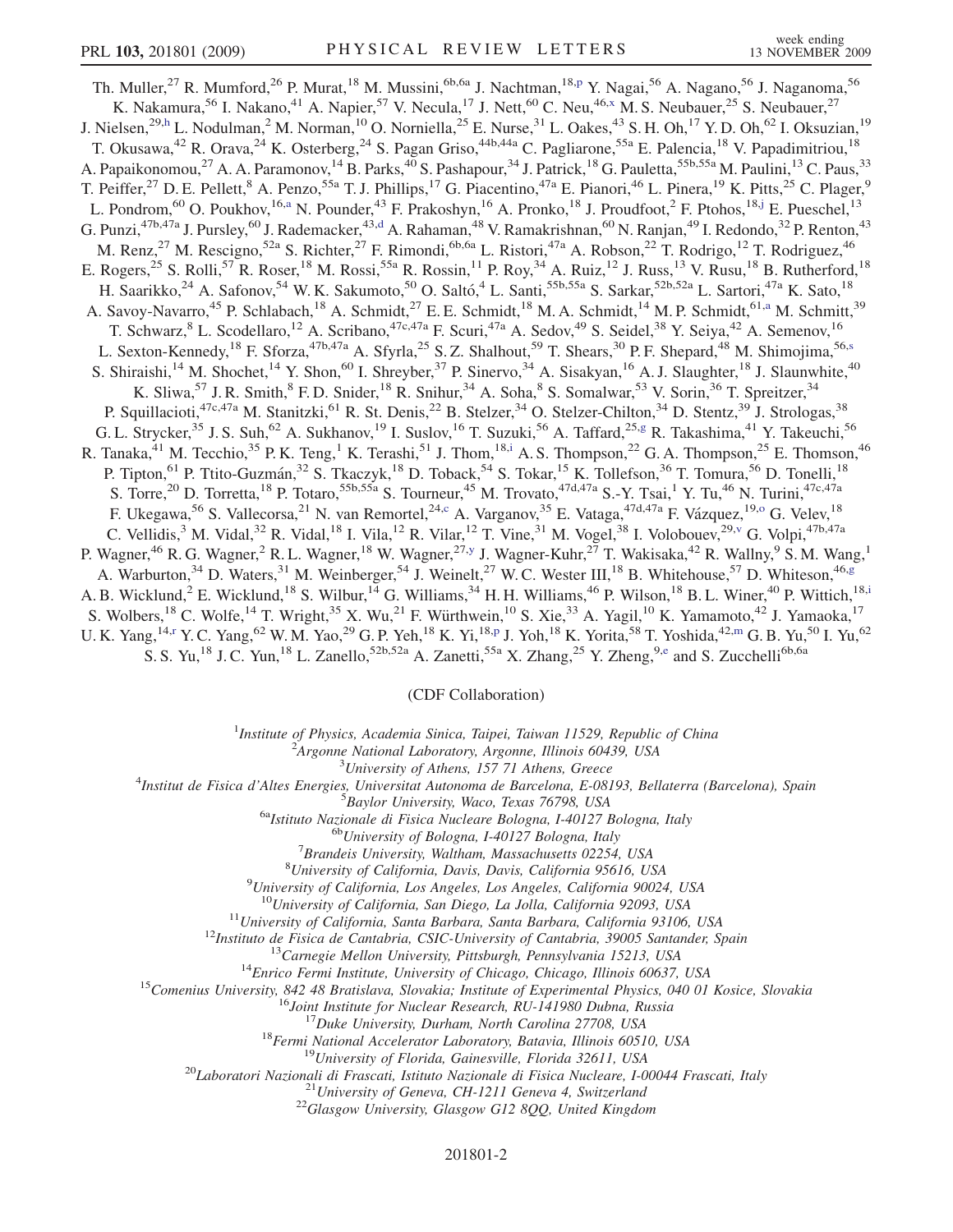<sup>23</sup>Harvard University, Cambridge, Massachusetts 02138, USA<br><sup>24</sup>Division of High Energy Physics, Department of Physics, University of Helsinki and Helsinki Institute of Physics, FIN-00014, Helsinki, Finland<br><sup>25</sup>University of Illinois, Urbana, Illinois 61801, USA<br><sup>26</sup>The Johns Hopkins University, Baltimore, Maryland 21218, USA<br><sup>27</sup>Institut für Experimentelle Kernphysik, Universität Karlsruhe, 76128 Seoul National University, Seoul 151-742, Korea; Sungkyunkwan University, Suwon 440-746, Korea; Korea Institute of Science and Technology Information, Daejeon, 305-806, Korea; Chonnam National University, Gwangju, 500-757, Korea; <sup>29</sup>Ernest Orlando Lawrence Berkeley National Laboratory, Berkeley, California 94720, USA<br><sup>30</sup>University of Liverpool, Liverpool L69 7ZE, United Kingdom<br><sup>31</sup>University College London, London WCIE 6BT, United Kingdom<br><sup>32</sup>C Simon Fraser University, Burnaby, British Columbia, Canada V5A 1S6; University of Toronto, Toronto, Ontario, Canada M5S 1A7; and TRIUMF, Vancouver, British Columbia, Canada V6T 2A3 <sup>35</sup> University of Michigan, Ann Arbor, Michigan 48109, USA<br><sup>36</sup> Michigan State University, East Lansing, Michigan 48824, USA<br><sup>37</sup> Institution for Theoretical and Experimental Physics, ITEP, Moscow 117259, Russia<br><sup>38</sup> Uni <sup>43</sup>University of Oxford, Oxford OX1 3RH, United Kingdom<br><sup>44a</sup>Istituto Nazionale di Fisica Nucleare, Sezione di Padova-Trento, I-35131 Padova, Italy<br><sup>44b</sup>University of Padova, I-35131 Padova, Italy<br><sup>45</sup>LPNHE, Universite P <sup>47b</sup>University of Pisa, I-56127 Pisa, Italy<br><sup>47c</sup>University of Siena, I-56127 Pisa, Italy<br><sup>47d</sup>Scuola Normale Superiore, I-56127 Pisa, Italy<br><sup>48</sup>University of Pittsburgh, Pittsburgh, Pennsylvania 15260, USA<br><sup>49</sup>Purdue Un <sup>49</sup>Purdue University, West Lafayette, Indiana 47907, USA<br><sup>50</sup>University of Rochester, Rochester, New York 14627, USA<br><sup>51</sup>The Rockefeller University, New York, New York 10021, USA<br><sup>52</sup>Natituto Nazionale di Fisica Nucleare <sup>61</sup>Yale University, New Haven, Connecticut 06520, USA<br><sup>62</sup>Center for High Energy Physics: Kyungpook National University, Daegu 702-701, Korea; Seoul National University, Seoul 151-742, Korea; Sungkyunkwan University, Suwon 440-746, Korea; Korea Institute of Science and Technology Information, Daejeon, 305-806, Korea; Chonnam National University, Gwangju, 500-757, Korea (Received 4 June 2009; published 12 November 2009) 201801-3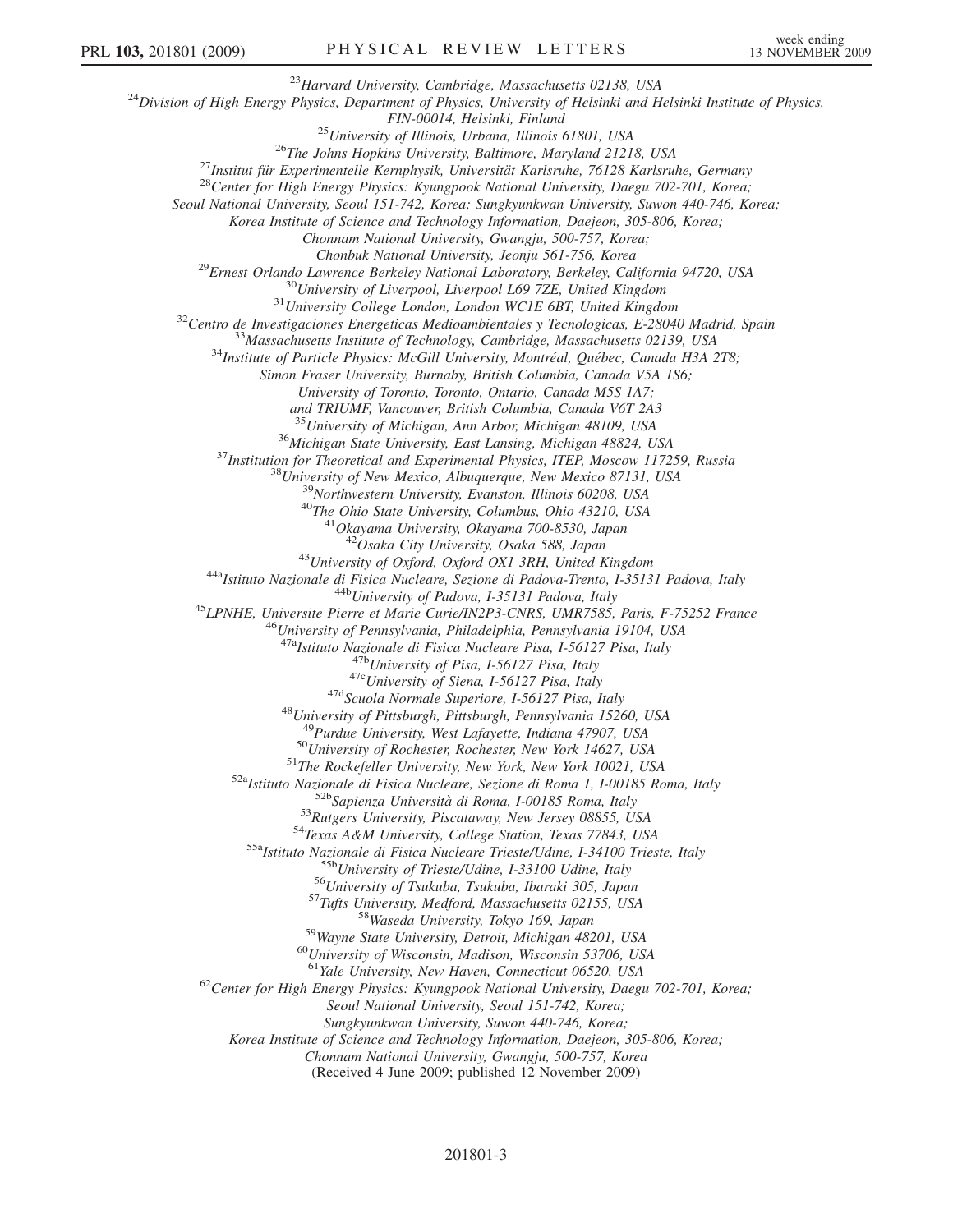We present the results of a search for Higgs bosons predicted in two-Higgs-doublet models, in the case where the Higgs bosons decay to tau lepton pairs, using 1.8 fb<sup>-1</sup> of integrated luminosity of  $p\bar{p}$  collisions recorded by the CDF II experiment at the Fermilab Tevatron. Studying the mass distribution in events where one or both tau leptons decay leptonically, no evidence for a Higgs boson signal is observed. The result is used to infer exclusion limits in the two-dimensional space of tan $\beta$  versus  $m_A$  (the ratio of the vacuum expectation values of the two Higgs doublets and the mass of the pseudoscalar boson, respectively).

DOI: [10.1103/PhysRevLett.103.201801](http://dx.doi.org/10.1103/PhysRevLett.103.201801) PACS numbers: 14.80.Cp, 12.60.Fr, 12.60.Jv, 13.85.Rm

Understanding the origin of electroweak symmetry breaking is one of the central goals of particle physics. The Higgs mechanism [\[1](#page-8-26)] in the standard model (SM) provides a possible explanation, but the calculated mass of the Higgs boson suffers from large radiative corrections. Remedies for this problem such as supersymmetry [\[2\]](#page-8-27) require at least two Higgs doublets [\[3\]](#page-8-28) and result in a more complicated Higgs boson sector than that of the SM. The minimal supersymmetric standard model (MSSM) [[4](#page-8-29)] predicts the existence of three neutral Higgs bosons. The MSSM is an example of a Type II two-Higgsdoublet model (Type II 2HDM) in which there is a light scalar  $h$ , a heavy scalar  $H$ , and a pseudoscalar  $A$ . The masses of these states are governed mainly by two parameters in the theory, usually taken to be  $tan \beta$ , the ratio of the vacuum expectation values of the two Higgs doublets, and  $m_A$ , the mass of the pseudoscalar.

In  $p\bar{p}$  collisions at 1.96 TeV center of mass energy at the Fermilab Tevatron, Type II 2HDM Higgs bosons would be predominantly produced by gluon-gluon fusion through a b quark loop [[5](#page-8-30)] or by bb fusion [\[6\]](#page-8-31). The couplings and masses of the Higgs bosons are such that if  $tan \beta$  is greater than about 20 and  $m_A$  is smaller (greater) than about 125 GeV/ $c^2$ , one finds that the h (H) and A are degenerate in mass to within a few  $GeV/c^2$ , and are produced with a cross section proportional to  $\tan^2\beta$ , while the production of  $H(h)$  is suppressed.

These  $tan^2\beta$ -enhanced production cross sections can be in the range 0.1–10 pb depending on the Higgs boson masses, and are orders of magnitude greater than the corresponding ones for a SM Higgs boson and also the more familiar associated production modes of a SM Higgs boson with a vector boson. The Higgs bosons decay to fermion pairs with a partial width proportional to the fermion mass squared; thus the decays  $\phi \rightarrow b\bar{b}$  and  $\phi \rightarrow$  $\tau^+ \tau^-$  (with  $\phi = h, A, H$ ) predominate, with the branching ratio to  $b\bar{b}$  approximately 90% and the branching ratio to  $\tau^+\tau^-$  about 9% for  $m_A > 100$  GeV/ $c^2$ .

This Letter presents the results of a search for the production of Higgs bosons in Type II 2HDM such as the MSSM, using data collected with the CDF II detector at the Fermilab Tevatron  $p\bar{p}$  collider corresponding to 1.8 fb<sup>-1</sup> of integrated luminosity. Full details of the analysis are available elsewhere [[7](#page-8-32)]; this result supersedes our previously published result [[8](#page-8-33)], and is similar to the search performed by the D0 Collaboration [\[9](#page-8-34)]. The analysis is sensitive to a region of MSSM parameter space which is complementary to that explored by the LEP 2 experiments [\[10\]](#page-8-35).

The analysis presented here uses the tau pair decay modes, since it is possible to efficiently trigger on and reconstruct the leptons in decays of the tau lepton to  $e\nu\bar{\nu}$ or  $\mu \nu \bar{\nu}$ . Indeed, despite the 10× larger branching ratio to bb, the search in the tau mode is more sensitive because the SM background is much smaller.

CDF II [\[11\]](#page-8-36) is a general-purpose detector with an overall cylindrical geometry surrounding the  $p\bar{p}$  interaction region. The three-dimensional trajectories of charged particles produced in  $p\bar{p}$  collisions are measured at small radii (<30 cm) using multiple layers of silicon microstrip detectors, and at outer radii  $(>30 \text{ cm})$  with a multiwire drift chamber. The tracking system is inside a solenoidal magnet with uniform 1.4 T magnetic field oriented along the beam direction. Outside the solenoid are the electromagnetic and hadronic calorimeters, which are segmented in pseudorapidity  $(\eta)$  and azimuth in a projective "tower" geometry [\[12\]](#page-8-37). A set of strip and wire chambers located at a depth of six radiation lengths aids in identifying photons and electrons from the electromagnetic shower shape. Muons are identified by a system of drift chambers and scintillators placed outside the calorimeter steel, which acts as an absorber for hadrons. The integrated luminosity of the  $p\bar{p}$  collisions is measured using Cerenkov luminosity counters [[13](#page-8-38)].

We seek events with tau pairs where one or both taus decay leptonically (excluding  $e^+e^-$  and  $\mu^+\mu^-$  which suffer from excessive background from  $Z/\gamma^*$  production). These final states are denoted  $e + \tau$ ,  $\mu + \tau$ , and  $e + \mu$ (where " $\tau$ " here means the reconstructed hadronic part of a tau decay). Events with a high- $p_T$  (8 GeV/c or more) e or  $\mu$  candidate plus a high- $p_T$  charged track (5 GeV/c or more) or a second e or  $\mu$  (4 GeV/c or more) are identified using high-speed trigger electronics and are recorded for later analysis. The performance of the trigger and lepton identification algorithms is described in detail elsewhere [\[14,](#page-9-0)[15\]](#page-9-1).

The reconstruction of hadronic decays of tau leptons [\[16\]](#page-9-2) relies on defining tau signal and isolation region cones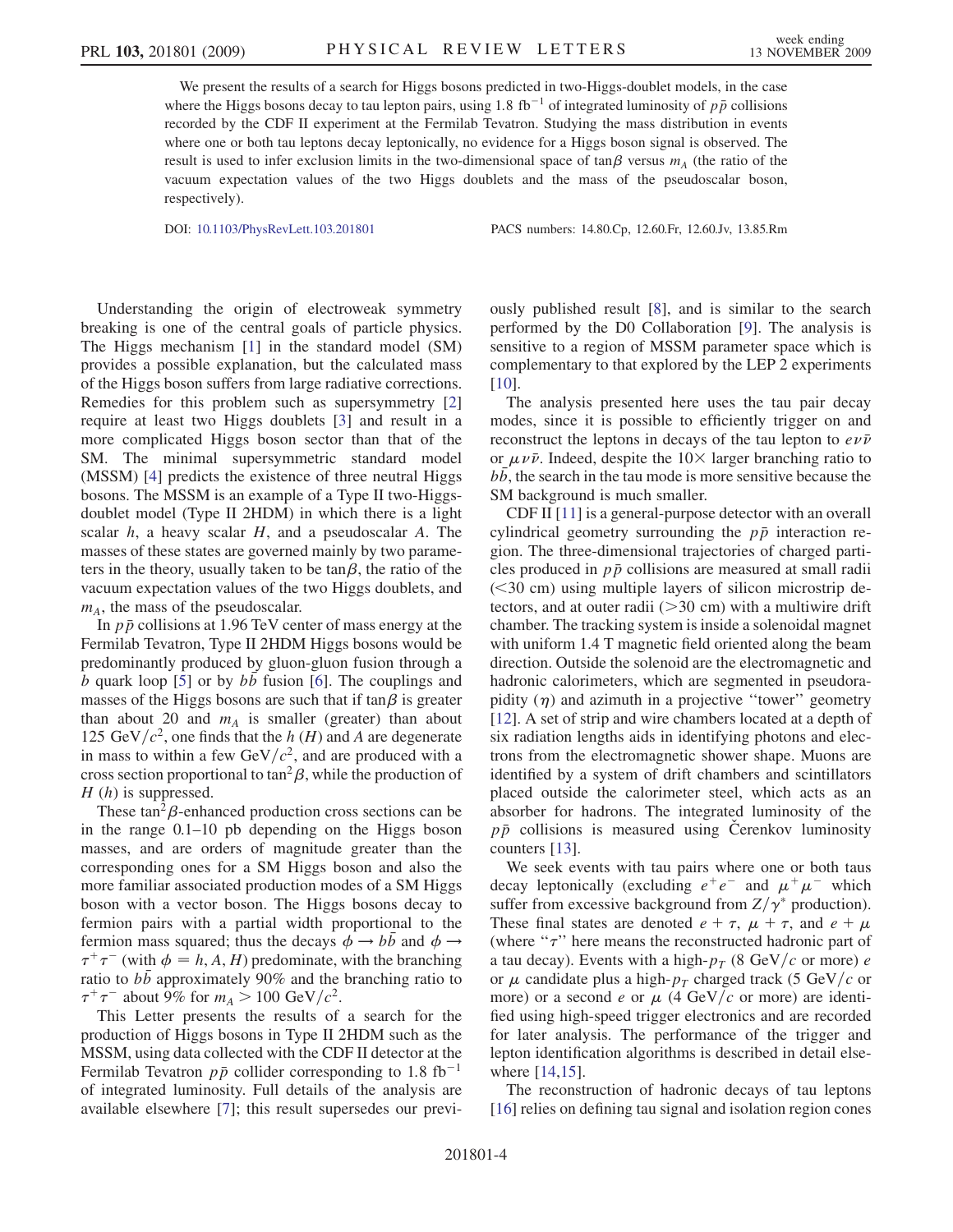centered around seed tracks having  $p<sub>T</sub> > 6$  GeV/c; we demand one or three charged tracks in the tau cone, and include in addition any  $\pi^0$  candidates. The main way to discriminate between hadronic tau lepton decays and hadronic jets from quantum chromodynamic processes is to demand no additional charged tracks or  $\pi^0$  candidates in an isolation annulus outside the tau signal cone but within 30 of the tau seed track. The half-angle of the tau signal cone decreases with increasing visible tau energy due to the Lorentz boost of the tau lepton, further aiding the discrimination of taus from jets. Additional suppression of hadronic jets comes from imposing a mass requirement on the tau candidate decay products. Electrons and muons are removed using information from the calorimeters and muon detectors.

To select the  $e + \tau$  and  $\mu + \tau$  events we require an isolated e or  $\mu$  with  $p_T > 10 \text{ GeV}/c$ , and a  $\tau$  with visible hadronic decay products with total  $p_T > 15 \text{ GeV}/c$ (20 GeV/c for three-charged-pion decays). For the  $e +$  $\mu$  channel we require one lepton to have  $p_T > 10 \text{ GeV}/c$ and the other to have  $p_T > 6$  GeV/c.

The main SM contributions to the selected event sample include  $Z/\gamma^* \rightarrow \tau^+ \tau^-$ , and  $W$  + jet events where  $W \rightarrow$  $\ell \nu$  (with  $\ell = e, \mu$ ) and the hadronic jet is misidentified as a hadronically decaying  $\tau$ . The  $W +$  jet events are largely removed by requiring that the missing transverse energy  $\vec{\mathbf{\emph{F}}}_T$  not point along the direction opposite the momentum of the  $\ell + \tau$  system. The remaining  $W +$  jet background, and all other background stemming from jets misreconstructed as taus (''fakes'') is estimated from events recorded with a jet trigger. There are small contributions from  $Z \rightarrow e^+e^-$ ,  $Z \rightarrow \mu^+ \mu^-$ , diboson, and  $t\bar{t}$  production.

The acceptances for signal and the nonfake backgrounds are estimated from samples of simulated events produced by the PYTHIA event generator [\[17\]](#page-9-3) with CTEQ5L [\[18\]](#page-9-4) parton distribution functions. The Higgs boson widths and masses are those for an MSSM model with  $tan \beta =$ 50. Tau decays are simulated by the TAUOLA package [[19\]](#page-9-5). A GEANT-based [\[20\]](#page-9-6) model simulates the interactions of all final-state particles in the detector.

<span id="page-6-0"></span>TABLE I. Mean expected SM backgrounds and observed numbers of selected events in the final sample. The uncertainties include all systematic effects, some of which are correlated.

| Background                             | $e + \mu$       | $e + \tau$     | $\mu + \tau$   |
|----------------------------------------|-----------------|----------------|----------------|
| $Z/\gamma^* \rightarrow \tau^+ \tau^-$ | $605 \pm 51$    | $1378 \pm 117$ | $1353 \pm 116$ |
| $Z/\gamma^* \rightarrow e^+e^-$        | $1.5 \pm 1.2$   | $70 \pm 10$    | negl.          |
| $Z/\gamma^* \rightarrow \mu^+\mu^-$    | $17.9 \pm 4.5$  | negl.          | $107 \pm 13$   |
| dibosons                               | $11.4 \pm 3.7$  | $4.2 \pm 2.1$  | $3.3 \pm 1.8$  |
| $t\bar{t}$                             | $9.1 \pm 3.3$   | $4.0 \pm 2.1$  | $3.3 \pm 1.9$  |
| $W + \text{jet}$ , multijet            | $57.1 \pm 13.5$ | $467 \pm 73$   | $285 \pm 46$   |
| Total                                  | $702 \pm 55$    | $1922 \pm 141$ | $1752 \pm 129$ |
| Observed                               | 726             | 1979           | 1666           |

Table [I](#page-6-0) shows the mean expected contributions of SM sources, and the number of observed events in the three channels. The uncertainties listed include all systematic effects discussed below, including correlations.

To discriminate a Higgs boson signal from the backgrounds, we perform a binned likelihood fit of background and signal to the observed distribution of the ''visible mass"  $m_{vis}$ , derived from the sum of the observed lepton four-momenta and the missing transverse energy. The observed distribution of this quantity is dominated by the effects of the missing neutrino energy in the tau decays and experimental resolution. Figure [1](#page-6-1) shows the observed and fit distributions for the search channels, including the contribution from a Higgs boson signal as described below.

Various uncertainties limit the sensitivity of our search. The one with the largest effect is due to the imprecisely known tau energy. The distribution of the observed transverse momentum of the  $\tau$  in  $W \rightarrow \tau \nu$  events constrains the ratio of the reconstructed tau energy in the observed events to that in the simulation to less than 1%, but the residual uncertainty allows for shifts in the background  $m_{vis}$  spectra mimicking a Higgs boson signal, particularly for the lower masses considered ( $m_A < 140 \text{ GeV}/c^2$ ). At larger Higgs boson masses the search sensitivity is limited more by other systematic effects considered, including the lepton trigger and identification uncertainties (2.4% for electrons, 2.7% for muons, and 4.2% for hadronically decaying taus), the uncertainty in the integrated luminosity (6%),

<span id="page-6-1"></span>

FIG. 1. Observed and predicted distributions of  $m_{\text{vis}}$  for the  $e + \tau$  and  $\mu + \tau$  channels (a) and  $e + \mu$  channel (b). The predicted signal distribution (for  $\phi = h/A/H$ ) corresponds to that for the  $m_A = 140 \text{ GeV}/c^2$  signal assuming a value of the cross section excluded at 95% C.L. Note that in each plot the last bin is an overflow bin. Here ''Other EW'' refers to all SM backgrounds other than  $Z/\gamma^* \rightarrow \tau \tau$  and background arising from jet  $\rightarrow \tau$  misidentification.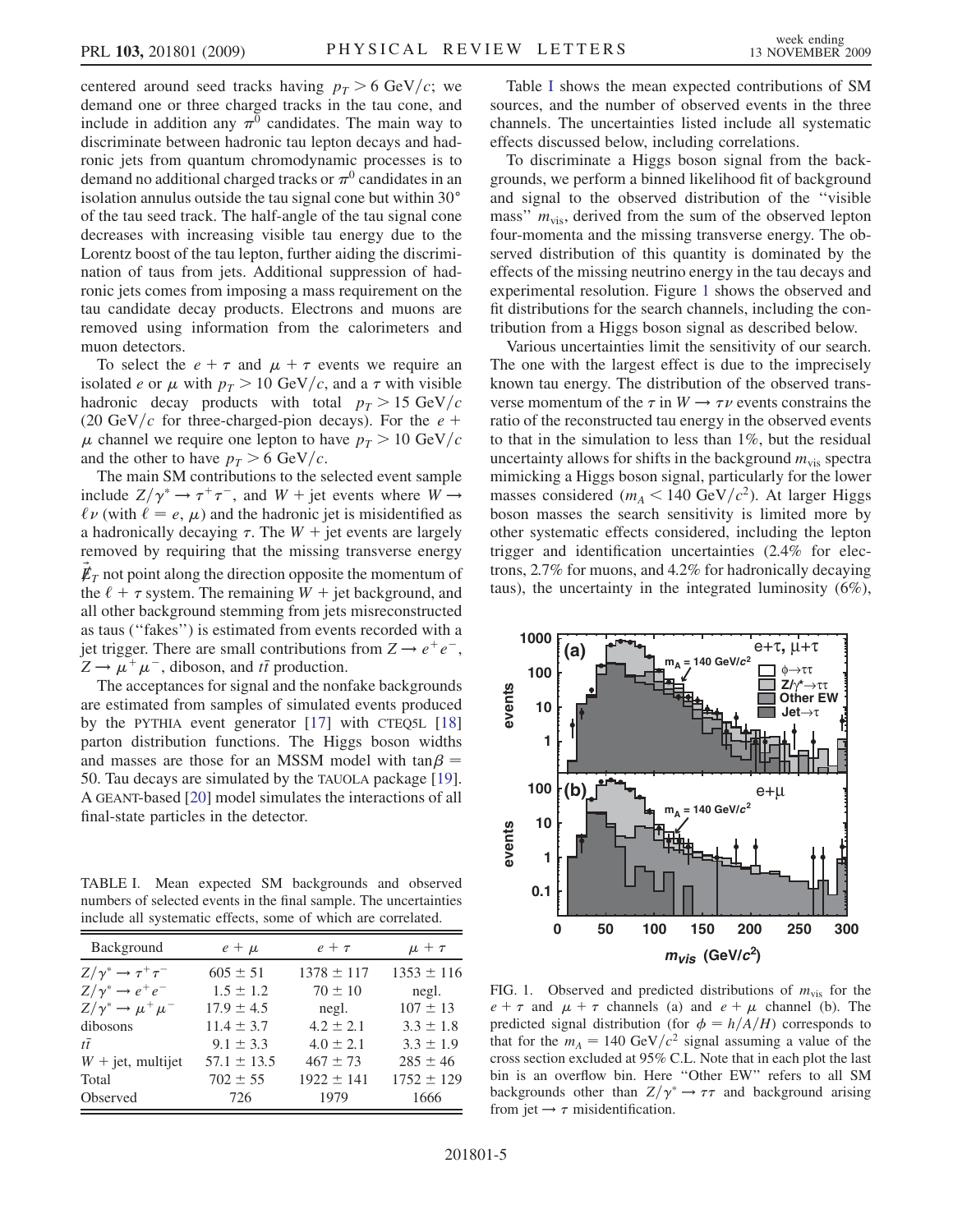<span id="page-7-0"></span>TABLE II. Observed 95% C.L. upper limits, and median expected limits under the null hypothesis on the Higgs boson production cross section times branching ratio  $\sigma B$  versus  $m_A$ .

| $m_A$<br>$GeV/c^2$ | Median expected limit<br>(pb) | Observed limit<br>(pb) |
|--------------------|-------------------------------|------------------------|
| 90                 | 28.115                        | 28.978                 |
| 100                | 19.884                        | 23.465                 |
| 110                | 9.382                         | 11.063                 |
| 120                | 5.447                         | 5.288                  |
| 130                | 3.374                         | 2.770                  |
| 140                | 2.340                         | 1.812                  |
| 150                | 1.751                         | 1.392                  |
| 160                | 1.400                         | 1.198                  |
| 170                | 1.124                         | 1.051                  |
| 180                | 0.933                         | 0.880                  |
| 190                | 0.782                         | 0.808                  |
| 200                | 0.707                         | 0.709                  |
| 230                | 0.470                         | 0.505                  |
| 250                | 0.379                         | 0.451                  |

 $Z \rightarrow \tau^+\tau^-$  cross section (2.2%), and Higgs boson production cross section  $(5.7\%)$  [\[21\]](#page-9-7).

We represent all the systematic uncertainties by Gaussian-constrained nuisance parameters in the likelihood, and eliminate these parameters by maximizing the likelihood with respect to them. This procedure is numerically nearly identical to eliminating them by Bayesian marginalization with a Gaussian prior density, which takes much longer to compute.

The resulting likelihood is calculated as a function of the Higgs boson signal cross section times branching ratio to tau pairs  $\sigma B$ , and then converted to a posterior density in  $\sigma B$  assuming a uniform prior density. We exclude with 95% C.L. any  $\sigma B$  above which 5% of the posterior probability lies.

The likelihood as a function of  $\sigma B$  reveals no evidence for the presence of a Higgs boson signal, and all nuisance parameters remain consistent with their nominal values. Figure [1](#page-6-1) and other kinematic distributions not shown in this Letter all reveal excellent agreement of the observed distributions with the predictions. We therefore proceed to use the null result to infer upper limits on the Higgs boson production cross section.

Table [II](#page-7-0) lists the observed 95% C.L. upper limits on  $\sigma B$ , and the median upper limits expected under the null hy-pothesis. Figure [2](#page-7-1) depicts the results, including  $\pm 1\sigma$  and  $\pm 2\sigma$  ranges for the expected limits. We note that these bounds would apply to any scalar with similar production kinematics decaying to tau pairs. The Higgs boson signal distribution shown in Fig. [1](#page-6-1) corresponds to that excluded at 95% C.L. for  $m_A = 140 \text{ GeV}/c^2$ .

We can interpret the upper limits on  $\sigma B$  in the context of the MSSM parameters tan $\beta$  and  $m_A$ . The resulting excluded regions are shown in Fig. [3](#page-7-2) for various assumptions

<span id="page-7-1"></span>

FIG. 2. Observed 95% C.L. upper limits on the cross section for  $\phi = h/A/H$  production as a function of  $m_A$ . The grey bands show the median expected limit under the null hypothesis, and indicate the  $\pm 1$ - and  $\pm 2$ -standard-deviation ranges.

about the sign of the Higgsino mass parameter  $\mu$  and two extremes for the nature of scalar top mixing [\[22\]](#page-9-8), denoted  $m_h^{\text{max}}$  and "no mixing." The excluded regions are the most stringent published to date in the high tan $\beta$  region, and are remarkably insensitive to changes in theoretical assumptions due to cancellation of effects in the Higgs boson production and decay [[23](#page-9-9)].

In summary, we have used a sample of data from the Tevatron collider recorded by the CDF II detector corresponding to 1.8 fb<sup>-1</sup> of integrated luminosity to search for Higgs bosons predicted in two-Higgs-doublet models, via the Higgs boson decays to tau lepton pairs. No evidence for a Higgs boson signal is observed, and we use the null result to infer cross sections excluded at the 95% C.L. as a

<span id="page-7-2"></span>

FIG. 3. Regions in the MSSM plane of tan $\beta$  versus  $m_A$  excluded at 95% C.L. assuming heavy ( $\sim$ 1 TeV/ $c^2$ ) sfermions. The top panel shows excluded regions for Higgsino mass parameter  $\mu > 0$ , and the bottom panel shows excluded regions for  $\mu$  < 0. Each panel shows the slightly different excluded regions for two scalar top mixing scenarios. The solid and dashed curves show the previously published bounds [[8](#page-8-33)].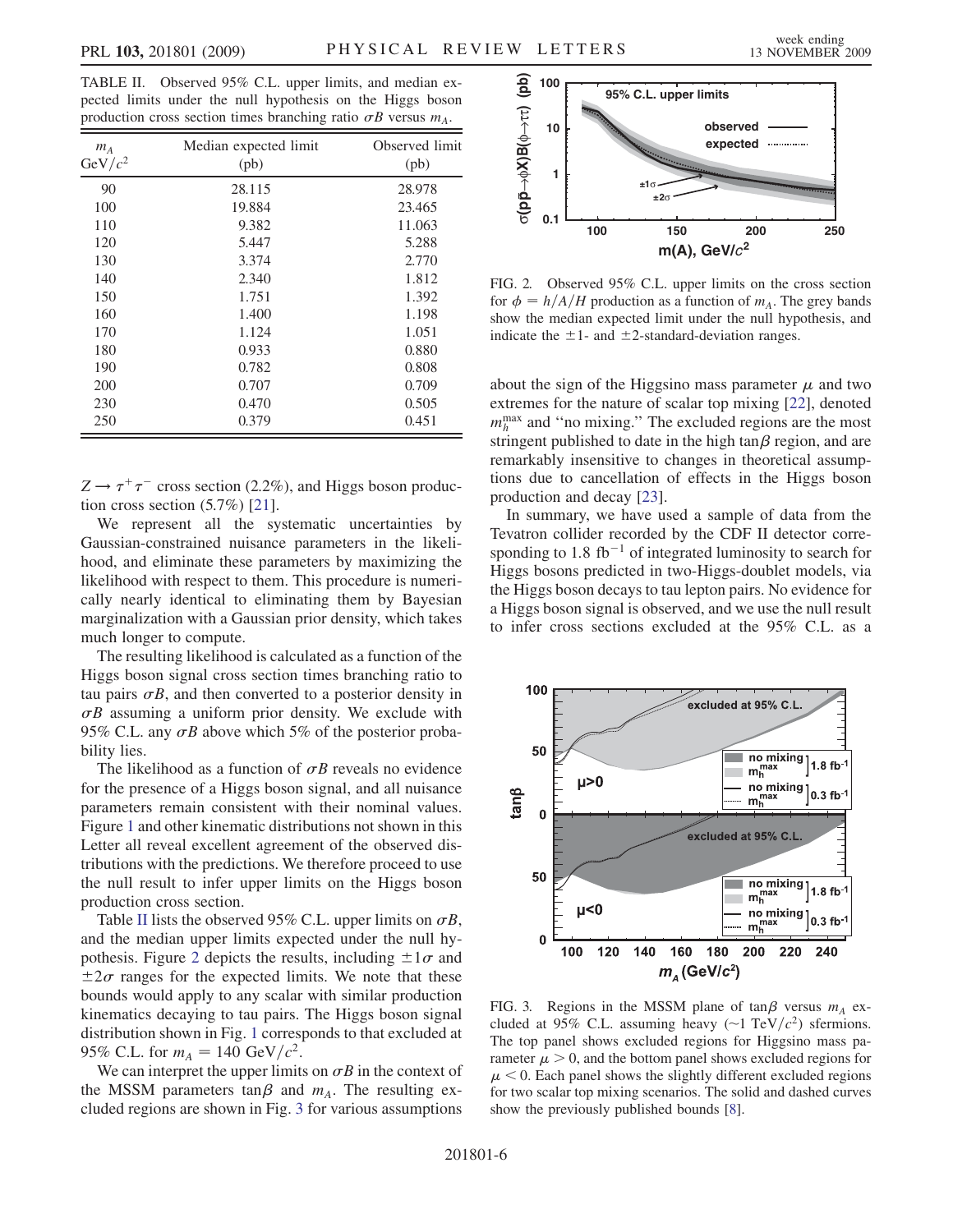function of the Higgs mass, and 95% C.L. excluded regions of the MSSM parameter space  $tan \beta$  versus  $m_A$ .

We thank A. Belyaev, M. Carena, J. Gunion, T. Han, S. Heinemeyer, W. Kilgore, S. Mrenna, M. Spira, C. Wagner, G. Weiglein, and S. Willenbrock for illuminating discussions on the theory of MSSM Higgs production and decays. We thank the Fermilab staff and the technical staffs of the participating institutions for their vital contributions. This work was supported by the U. S. Department of Energy and National Science Foundation; the Italian Istituto Nazionale di Fisica Nucleare; the Ministry of Education, Culture, Sports, Science and Technology of Japan; the Natural Sciences and Engineering Research Council of Canada; the National Science Council of the Republic of China; the Swiss National Science Foundation; the A. P. Sloan Foundation; the Bundesministerium für Bildung und Forschung, Germany; the Korean Science and Engineering Foundation and the Korean Research Foundation; the Science and Technology Facilities Council and the Royal Society, UK; the Institut National de Physique Nucleaire et Physique des Particules/CNRS; the Russian Foundation for Basic Research; the Ministerio de Ciencia e Innovación, and Programa Consolider-Ingenio 2010, Spain; the Slovak R&D Agency; and the Academy of Finland.

<span id="page-8-16"></span><span id="page-8-2"></span>[a](#page-3-0) Deceased.

- [b](#page-2-0)Visitor from University of Massachusetts Amherst, Amherst, MA 01003, USA.
- <span id="page-8-21"></span>[c](#page-3-1) Visitor from Universiteit Antwerpen, B-2610 Antwerp, Belgium.
- <span id="page-8-7"></span>[d](#page-2-1) Visitor from University of Bristol, Bristol BS8 1TL, United Kingdom.
- <span id="page-8-25"></span>[e](#page-3-2) Visitor from Chinese Academy of Sciences, Beijing 100864, China.
- <span id="page-8-11"></span>[f](#page-2-2) Visitor from Istituto Nazionale di Fisica Nucleare, Sezione di Cagliari, 09042 Monserrato (Cagliari), Italy.
- <span id="page-8-19"></span>[g](#page-3-3) Visitor from University of California Irvine, Irvine, CA 92697, USA.
- <span id="page-8-15"></span>[h](#page-3-4) Visitor from University of California Santa Cruz, Santa Cruz, CA 95064, USA.
- <span id="page-8-20"></span><span id="page-8-17"></span><sup>[i](#page-3-5)</sup>Visitor from Cornell University, Ithaca, NY 14853, USA.
- [j](#page-3-6) Visitor from University of Cyprus, Nicosia CY-1678, Cyprus.
- <span id="page-8-13"></span><span id="page-8-12"></span>[k](#page-2-3) Visitor from University College Dublin, Dublin 4, Ireland.
- <sup>1</sup>Visitor from University of Edinburgh, Edinburgh EH9 3JZ, United Kingdom.
- <span id="page-8-24"></span>[mV](#page-3-7)isitor from University of Fukui, Fukui City, Fukui Prefecture, Japan 910-0017.
- <span id="page-8-8"></span>[n](#page-2-5) Visitor from Kinki University, Higashi-Osaka City, Japan 577-8502.
- <span id="page-8-4"></span><sup>[o](#page-2-6)</sup>Visitor from Universidad Iberoamericana, Mexico D.F., Mexico.
- <span id="page-8-6"></span>[p](#page-2-7) Visitor from University of Iowa, Iowa City, IA 52242, USA.

<span id="page-8-5"></span><sup>[q](#page-2-8)</sup>Visitor from Queen Mary, University of London, London, E1 4NS, England.

- <span id="page-8-23"></span>[r](#page-3-7) Visitor from University of Manchester, Manchester M13 9PL, England.
- <span id="page-8-18"></span>[s](#page-3-8) Visitor from Nagasaki Institute of Applied Science, Nagasaki, Japan.
- <span id="page-8-9"></span>[t](#page-2-9) Visitor from University of Notre Dame, Notre Dame, IN 46556, USA.
- <span id="page-8-0"></span><s[u](#page-2-10)p>u</sup>Visitor from University de Oviedo, E-33007 Oviedo, Spain.
- <span id="page-8-10"></span>[v](#page-2-11) Visitor from Texas Tech University, Lubbock, TX 79609, USA.
- <span id="page-8-3"></span>[wV](#page-2-10)isitor from IFIC(CSIC-Universitat de Valencia), 46071 Valencia, Spain.
- <span id="page-8-14"></span>[x](#page-3-9) Visitor from University of Virginia, Charlottesville, VA 22904, USA.
- <span id="page-8-22"></span>visitor from Bergische Universität Wuppertal, 42097 Wuppertal, Germany.
- <span id="page-8-1"></span><sup>[z](#page-2-12)</sup>On leave from J. Stefan Institute, Ljubljana, Slovenia.
- <span id="page-8-26"></span>[1] P. W. Higgs, Phys. Lett. **12**, 132 (1964); Phys. Rev. Lett. 13, 508 (1964); Phys. Rev. 145, 1156 (1966).
- <span id="page-8-27"></span>[2] S. P. Martin, arXiv:hep-ph/9709356, and references therein.
- <span id="page-8-28"></span>[3] S.L. Glashow and S. Weinberg, Phys. Rev. D 15, 1958 (1977); J. F. Donoghue and L. F. Li, ibid. 19, 945 (1979).
- <span id="page-8-29"></span>[4] D. H. J. Chung et al., Phys. Rep. 407, 1 (2005), and references therein.
- <span id="page-8-30"></span>[5] S. Dawson, A. Djouadi, and M. Spira, Phys. Rev. Lett. 77, 16 (1996).
- <span id="page-8-31"></span>[6] F. Maltoni, Z. Sullivan, and S. Willenbrock, Phys. Rev. D 67, 093005 (2003); R. V. Harlander and W. B. Kilgore, ibid. 68, 013001 (2003).
- <span id="page-8-32"></span>[7] C. Cuenca Almenar, Search for the neutral MSSM Higgs bosons in the  $\tau\tau$  decay channels at CDF Run II (Ph.D. thesis), Spain: Univ. de Valencia, 2008 (FERMILAB-THESIS-2008-86).
- <span id="page-8-33"></span>[8] A. Abulencia et al. (CDF Collaboration), Phys. Rev. Lett. 96, 011802 (2006).
- <span id="page-8-34"></span>[9] V. M. Abazov et al. (D0 Collaboration), Phys. Rev. Lett. 101, 071804 (2008).
- <span id="page-8-35"></span>[10] S. Schael et al. (ALEPH, DELPHI, L3, and OPAL Collaborations), Eur. Phys. J. C 47, 547 (2006).
- <span id="page-8-36"></span>[11] A. Abulencia et al. (CDF Collaboration), J. Phys. G 34, 2457 (2007).
- <span id="page-8-37"></span>[12] We use a coordinate system defined about the proton beam direction, which is taken as the z axis; the x axis lies in the horizontal plane and the y axis points upward. Then  $\theta$  is the usual polar angle. We define the pseudorapidity  $\eta$  of a particle's three-momentum as  $\eta \equiv -\ln(\tan^{\theta}_{2})$ . The transverse energy and momentum are defined as  $E_T = E \sin \theta$ and  $p_T = p \sin \theta$  where E is the energy measured by the calorimeter and  $p$  is the momentum measured in the tracking system. The missing transverse energy is defined as  $\not \! \! E_T = \left| - \sum_i E_T^i \vec{n}_i \right|$  where  $\vec{n}_i$  is a unit vector perpendicular to the beam axis and pointing from the beam axis to the ith calorimeter tower.
- <span id="page-8-38"></span>[13] S. Klimenko, J. Konigsberg, and T. M. Liss, Fermilab Report No. FERMILAB-FN-0741, 2003.